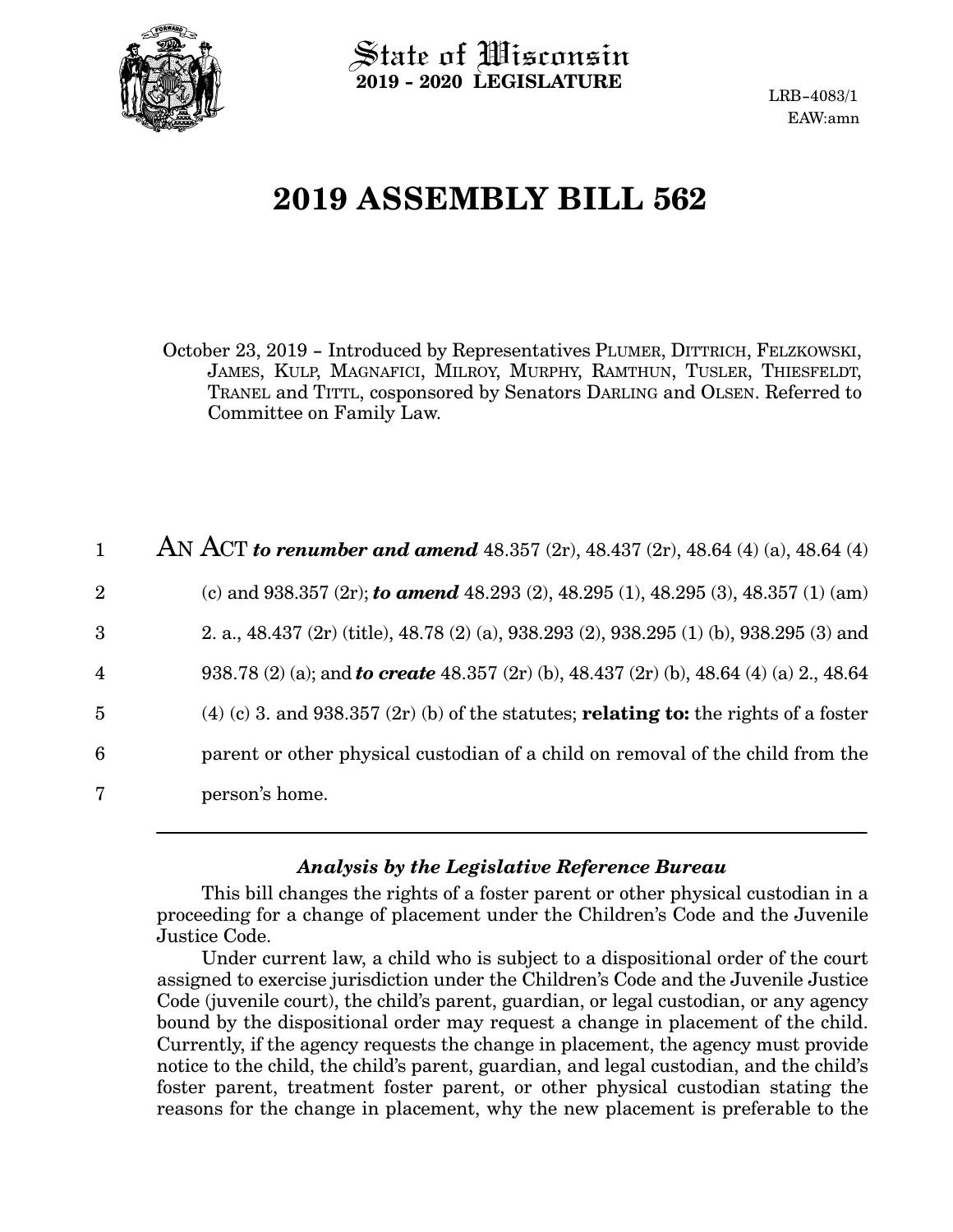current placement, and how the new placement satisfies the objectives of the child's treatment plan. A person who receives notice of such a change in placement may obtain a hearing on the change in placement by filing an objection to the change in placement.

Current law provides a slightly different procedure for when the child or the child's parent, guardian, or legal custodian requests a change in placement. In that case, the notice must state what new information affects the advisability of the current placement and a hearing must be held unless all parties waive their objections to the change in placement.

Finally, under current law, when an agency is appointed the guardian of a child after parental rights are terminated and the district attorney or corporation counsel requests a change in placement, the juvenile court may decide whether to hold a hearing on the change in placement.

Under any of these three procedures, if a hearing is held and the change in placement would remove the child from a foster home or from the home of another physical custodian, the juvenile court must give the foster parent or other physical custodian the right to be heard by permitting that person to make a written or oral statement at the hearing or to submit a written statement prior to the hearing relating to the child and to the change in placement. Current law specifies that a foster parent is not a party to a proceeding solely on the basis of receiving notice of the proceeding and the right to be heard.

This bill expands the rights of a foster parent or other physical custodian in connection with a change-in-placement proceeding. Specifically, the bill provides that, if a hearing is held and the change in placement would remove the child from a foster home or from the home of another physical custodian in which the child has been placed for six months or more, the foster parent or other physical custodian is a party to the proceeding and, as a party, has the right to be represented by counsel, to inspect and copy, through counsel, all records relating to the child, to request that the child be examined or assessed by an expert of the foster parent's, treatment foster parent's, or other physical custodian's own choosing, to present evidence, including expert testimony, to confront and cross-examine witnesses, and to present alternative placement recommendations

Also, under current law, any decision or order issued by an agency that affects the head of a foster home or group home, the head of the home of a relative other than a parent in which a child is placed, or the child involved may be appealed to the Department of Children and Families under fair hearing procedures. Under those procedures, the head of the home is entitled to be represented by counsel, to examine documents and records, to bring witnesses, to confront and cross-examine adverse witnesses, and to have judicial review of DCF's decision.

In addition, under current law, an interested party may file a petition with the circuit court for the county where a child is placed alleging that a decision or order of the agency supervising the child's placement is not in the best interests of the child. On receipt of a petition, the circuit court may call a hearing for the purpose of reviewing the decision or order. If the child is placed in a foster home or in the home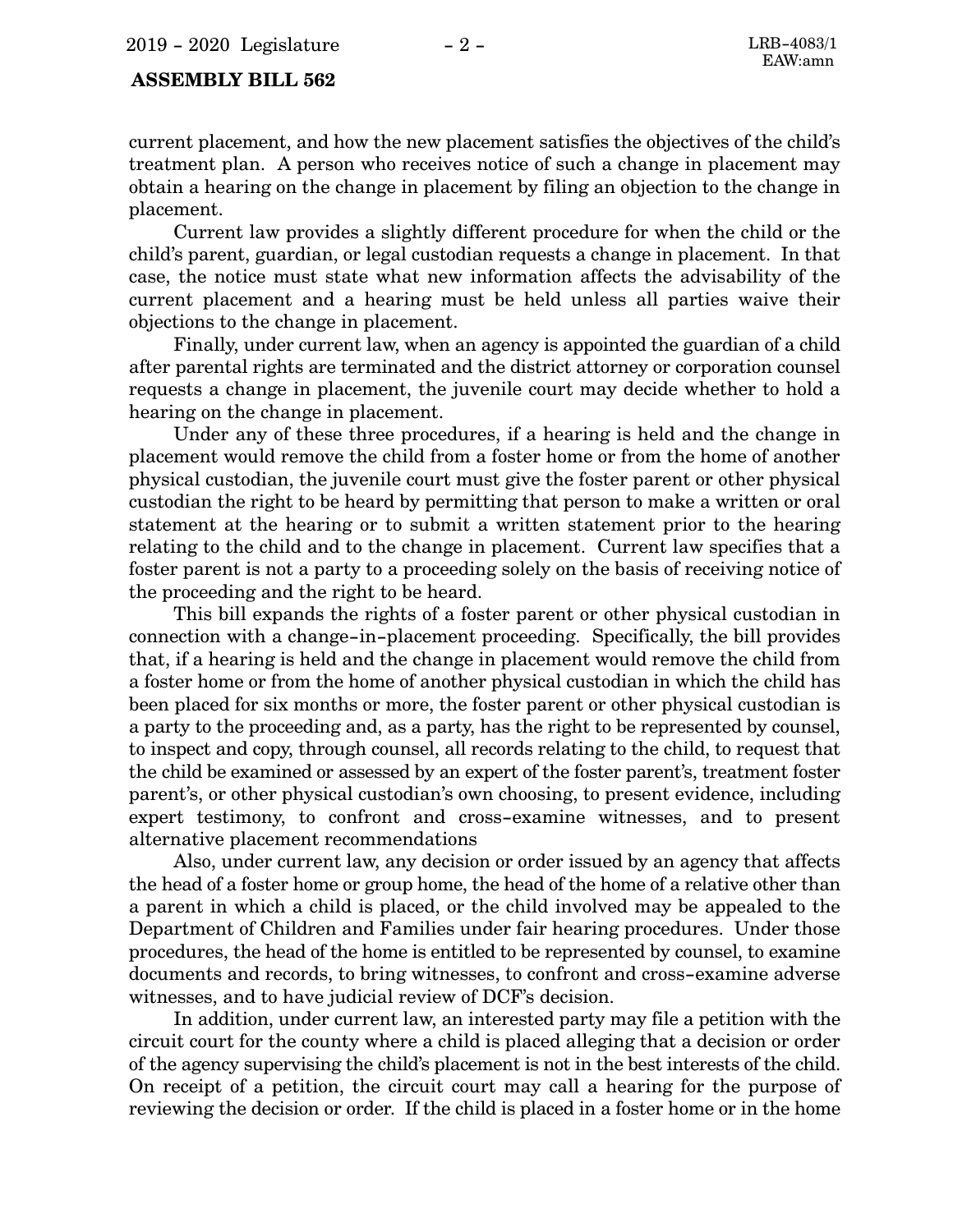of a relative other than a parent, the foster parent or relative may present relevant evidence at the hearing.

This bill makes the rights of the head of a foster home, group home, or home of a relative other than a parent in connection with an appeal of an agency decision or order removing a child from the person's home consistent with the rights of a foster parent or other physical custodian in connection with a change-in-placement proceeding. Specifically, the bill provides that, if the head of a foster home, group home, or home of a relative other than a parent in which a child has been placed for six months or more appeals an agency decision affecting the head of the home to DCF or files a petition with the circuit court requesting the circuit court to review the agency decision or order, the head of the home is a party to the proceeding and, as a party, has the right to be represented by counsel, to inspect and copy, through counsel, all records relating to the child, to request that the child be examined or assessed by an expert of his or her own choosing, to present evidence, including expert testimony, to confront and cross-examine witnesses, and to present alternative placement recommendations.

For further information see the *state and local* fiscal estimate, which will be printed as an appendix to this bill.

#### *The people of the state of Wisconsin, represented in senate and assembly, do enact as follows:*

**SECTION 1.** 48.293 (2) of the statutes is amended to read: 48.293 **(2)** All records relating to a child, or to an unborn child and the unborn child's expectant mother, that are relevant to the subject matter of a proceeding under this chapter shall be open to inspection by a guardian ad litem or counsel for any party and to inspection, by the court-appointed special advocate for the child, or by counsel for any foster parent or other physical custodian described in s. 48.357  $(2r)$  (b), 48.437 (2r) (b), or 48.64 (4) (a) 2. or (c) 3., upon demand and upon presentation of releases when necessary, at least 48 hours before the proceeding. Persons entitled to inspect the records may obtain copies of the records with the permission of the custodian of the records or with permission of the court. The court may instruct counsel, a guardian ad litem, or a court-appointed special advocate not to disclose specified items in the materials records to the child or, the parent, or to the expectant 1 2 3 4 5 6 7 8 9 10 11 12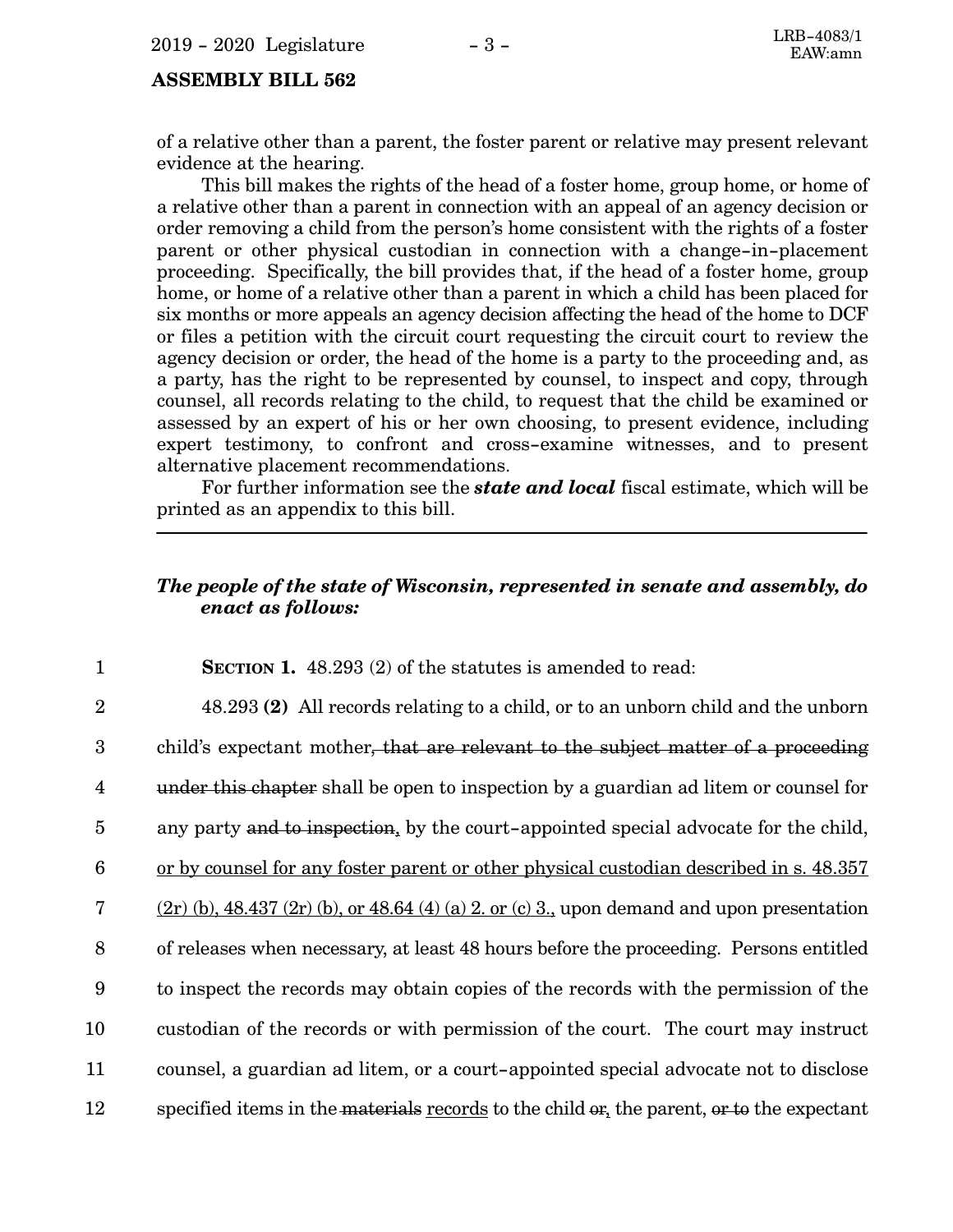2019 - 2020 Legislature - 4 - LRB-4083/1

#### **ASSEMBLY BILL 562 SECTION** 1

mother, or the child's foster parent or other physical custodian described in s. 48.357 1

 $(2r)$  (b), 48.437 (2r) (b), or 48.64 (4) (a) 2. or (c) 3. if the court reasonably believes that

the disclosure would be harmful to the interests of the child or the unborn child.

- 2 3
- 4

**SECTION 2.** 48.295 (1) of the statutes is amended to read:

48.295 **(1)** After the filing of a petition and upon a finding by the court that reasonable cause exists to warrant a physical, psychological, mental, or developmental examination or an alcohol and other drug abuse assessment that conforms to the criteria specified under s. 48.547 (4), the court may order any child coming within its jurisdiction to be examined as an outpatient by personnel in an approved treatment facility for alcohol and other drug abuse, by a physician, psychiatrist or licensed psychologist, or by another expert appointed by the court holding at least a master's degree in social work or another related field of child development, in order that the child's physical, psychological, alcohol or other drug dependency, mental, or developmental condition may be considered. The court may also order a physical, psychological, mental, or developmental examination or an alcohol and other drug abuse assessment that conforms to the criteria specified under s. 48.547 (4) of a parent, guardian, or legal custodian whose ability to care for a child is at issue before the court or of an expectant mother whose ability to control her use of alcohol beverages, controlled substances, or controlled substance analogs is at issue before the court. The court shall hear any objections by the child or, the child's parents, guardian, or legal custodian, or the child's foster parent or other physical custodian described in s. 48.357 (2r) (b), 48.437 (2r) (b), or 48.64 (4) (a) 2. or (c) 3. to the request for such an examination or assessment before ordering the examination or assessment. The expenses of an examination, if approved by the court, shall be paid by the county of the court ordering the examination in a county 5 6 7 8 9 10 11 12 13 14 15 16 17 18 19 20 21 22 23 24 25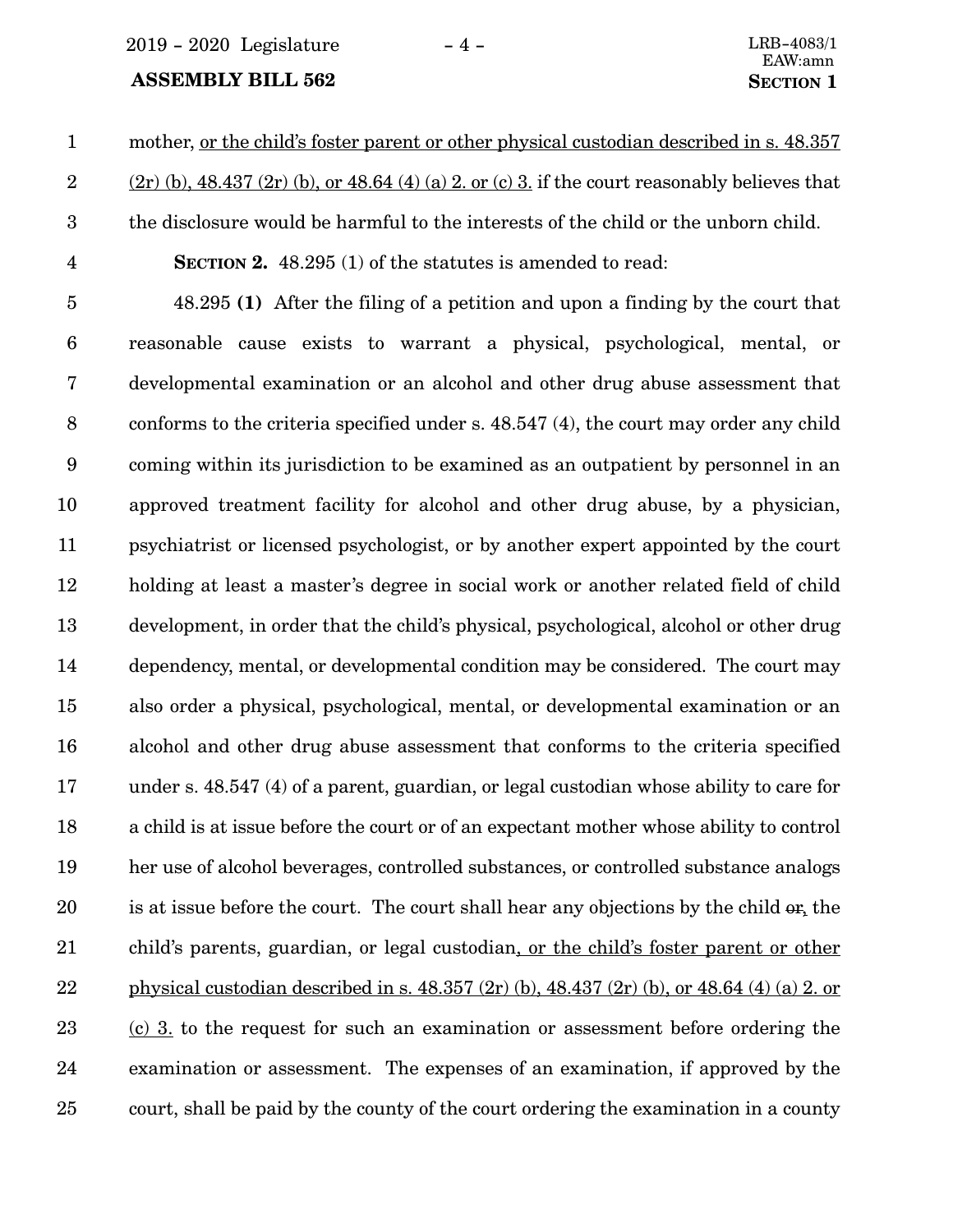$2019 - 2020$  Legislature  $-5 -$ 

### **SECTION** 2 **SECTION**

11

having a population of less than 750,000 or by the department in a county having a population of 750,000 or more. The payment for an alcohol and other drug abuse assessment shall be in accordance with s. 48.361. 1 2 3

**SECTION 3.** 48.295 (3) of the statutes is amended to read: 4

48.295 **(3)** If the child, the child's parent or, the expectant mother, or the child's foster parent or other physical custodian described in s.  $48.357$  (2r) (b),  $48.437$  (2r) (b), or 48.64 (4) (a) 2. or (c) 3. objects to a particular physician, psychiatrist, licensed psychologist or other expert as required under this section, the court shall appoint a different physician, psychiatrist, psychologist or other expert as required under this section. 5 6 7 8 9 10

**SECTION 4.** 48.357 (1) (am) 2. a. of the statutes is amended to read:

48.357 **(1)** (am) 2. a. By the parent, guardian, legal custodian, or Indian custodian, the foster parent or other physical custodian described in sub. (2r) (b), the child, if 12 years of age or over, and the child's tribe, if the child is an Indian child who has been removed from the home of his or her parent or Indian custodian. 12 13 14 15

**SECTION** 5.  $48.357$  (2r) of the statutes is renumbered  $48.357$  (2r) (a) and amended to read: 16 17

48.357 **(2r)** (a) If a hearing is held under sub. (1) (am) 2. or (2m) (b) 1. and the change in placement would remove a child from a foster home or other placement with a physical custodian described in s. 48.62 (2) in which the child has been placed for less than 6 months, the court shall give the foster parent or other physical custodian a right to be heard at the hearing by permitting the foster parent or other physical custodian to make a written or oral statement during the hearing or to submit a written statement prior to the hearing relating to the child and the requested change in placement. A foster parent or other physical custodian 18 19 20 21 22 23 24 25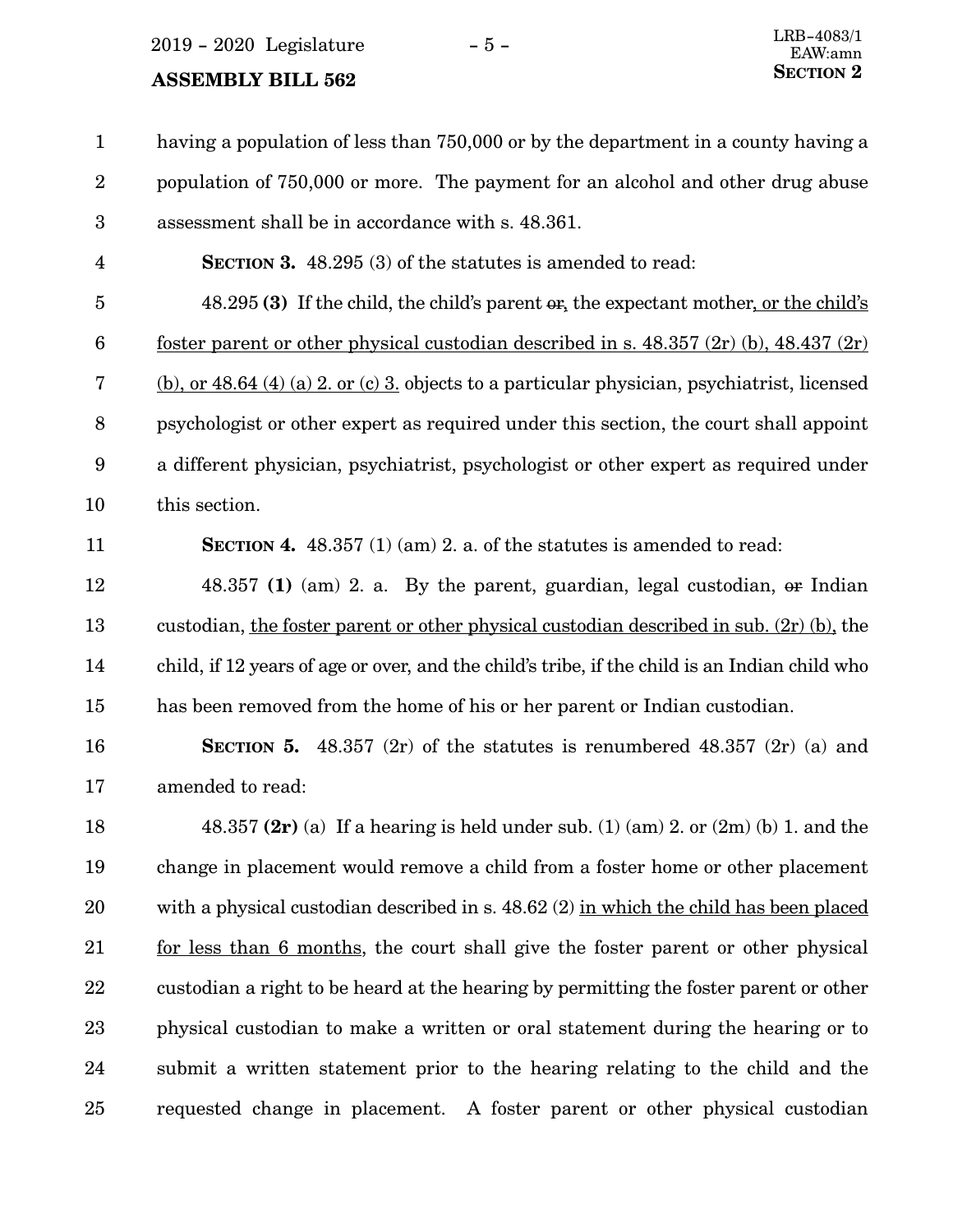2019 - 2020 Legislature - 6 - LRB-4083/1

#### **ASSEMBLY BILL 562 SECTION** 5

described in s.  $48.62$  (2) who receives notice of a hearing under sub. (1) (am) 1. or (2m) (b) 2. and a right to be heard under this subsection paragraph does not become a party to the proceeding on which the hearing is held solely on the basis of receiving that notice and right to be heard. 1 2 3 4

5

**SECTION 6.** 48.357 (2r) (b) of the statutes is created to read:

48.357 **(2r)** (b) If a hearing is held under sub. (1) (am) 2. or (2m) (b) 1. and the change in placement would remove a child from a foster home or other placement with a physical custodian described in s. 48.62 (2) in which the child has been placed for 6 months or more, the foster parent or other physical custodian is a party to the proceeding and, as a party, has the right to be heard as described in par. (a), to be represented by counsel, to request an examination or assessment of the child under s. 48.295 by an expert of the foster parent's or other physical custodian's own choosing, to present evidence relative to the issue of placement, including expert testimony, to confront and cross-examine witnesses, and to make alternative placement recommendations. In addition, counsel for the foster parent or other physical custodian may inspect and obtain copies of all records relating to the child as provided under s. 48.293. If counsel for the foster parent or other physical custodian discloses a record to the foster parent or other physical custodian, counsel shall advise that person that the information contained in the record is confidential and may be disclosed only for the purpose of participating in the change-in-placement proceeding. 6 7 8 9 10 11 12 13 14 15 16 17 18 19 20 21

22

**SECTION 7.** 48.437 (2r) (title) of the statutes is amended to read:

48.437 **(2r)** (title) REMOVAL FROM FOSTER HOME, SUSTAINING PARENT, OR OTHER PHYSICAL CUSTODIAN. 23 24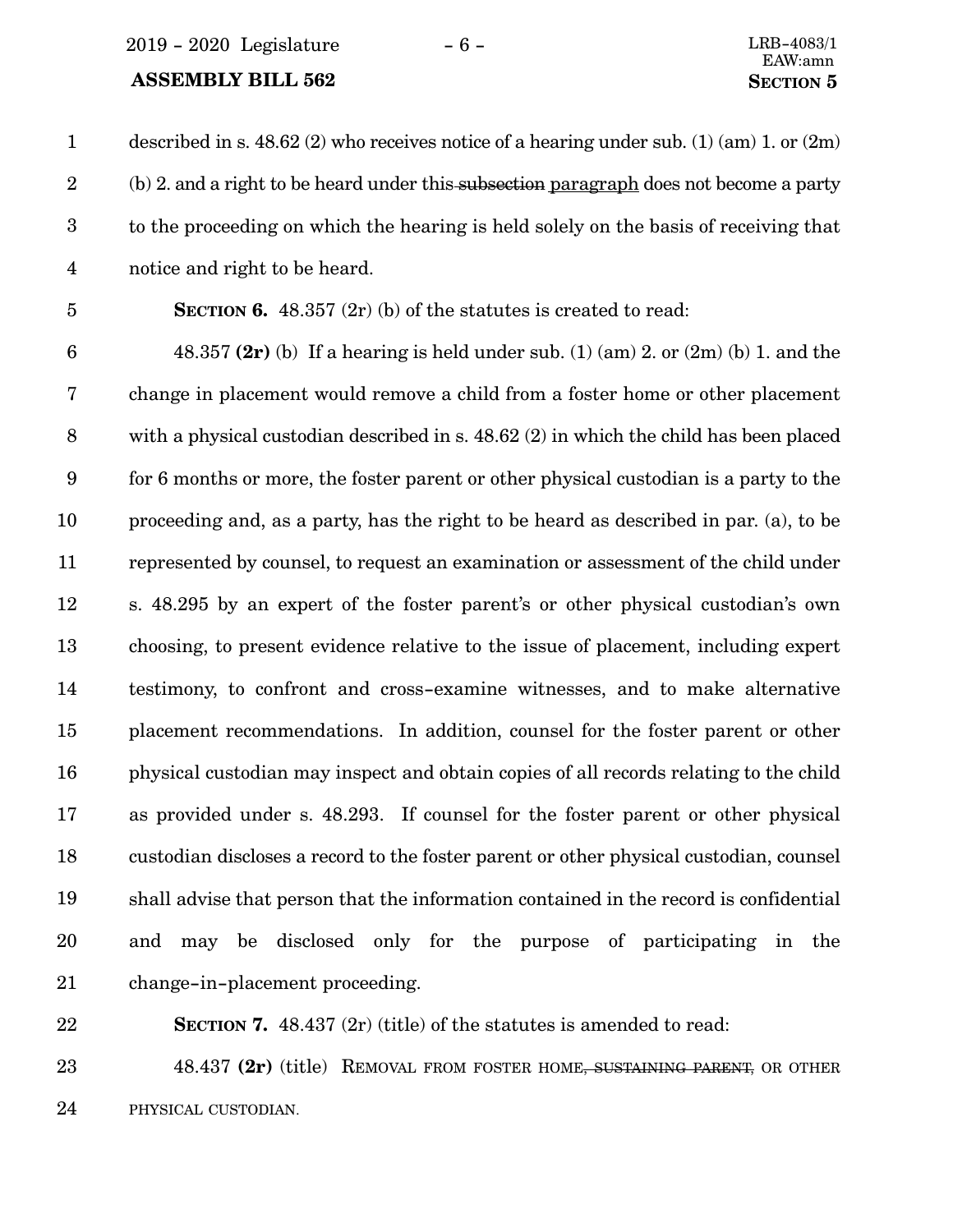### **SECTION** 8 **SECTION**

**SECTION 8.** 48.437 (2r) of the statutes is renumbered 48.437 (2r) (a) and amended to read: 1 2

48.437 **(2r)** (a) If a hearing is held under sub. (1) (bm) and the change in placement would remove a child from a foster home or other placement with a physical custodian described in s. 48.62 (2) in which the child has been placed for less than 6 months, the court shall give the foster parent or other physical custodian a right to be heard at the hearing by permitting the foster parent or other physical custodian to make a written or oral statement during the hearing or to submit a written statement prior to the hearing relating to the child and the requested change in placement. A foster parent or other physical custodian described in s. 48.62 (2) who receives notice of a hearing under sub. (1) (bm) and a right to be heard under this subsection paragraph does not become a party to the proceeding on which the hearing is held solely on the basis of receiving that notice and right to be heard. 3 4 5 6 7 8 9 10 11 12 13

14

**SECTION 9.** 48.437 (2r) (b) of the statutes is created to read:

48.437 **(2r)** (b) If a hearing is held under sub. (1) (bm) and the change in placement would remove a child from a foster home or other placement with a physical custodian described in s. 48.62 (2) in which the child has been placed for 6 months or more, the foster parent or other physical custodian is a party to the proceeding and, as a party, has the right to be heard as described in par. (a), to be represented by counsel, to request an examination or assessment of the child under s. 48.295 by an expert of the foster parent's or other physical custodian's own choosing, to present evidence relative to the issue of placement, including expert testimony, to confront and cross-examine witnesses, and to make alternative placement recommendations. In addition, counsel for the foster parent or other physical custodian may inspect and obtain copies of all records relating to the child 15 16 17 18 19 20 21 22 23 24 25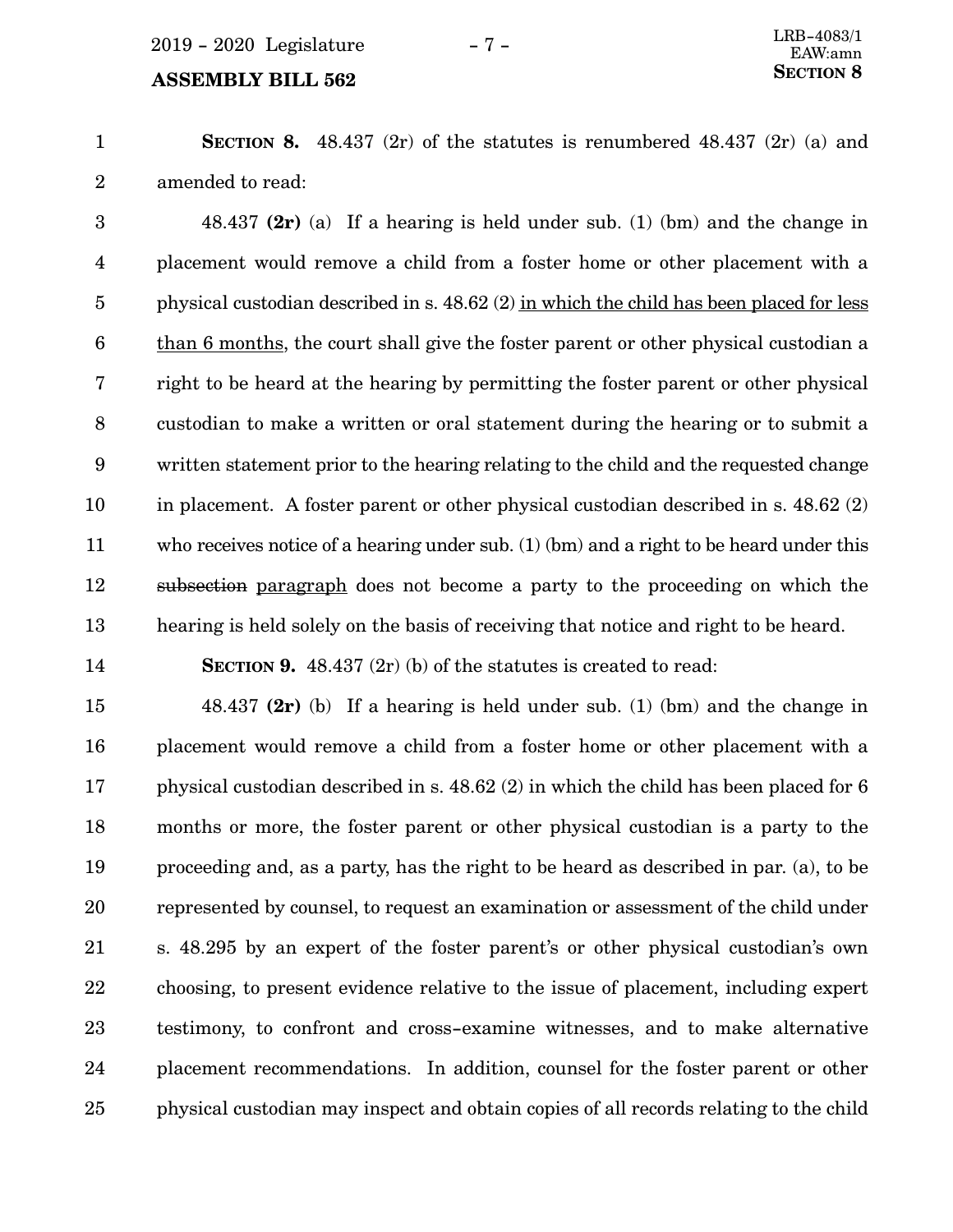#### **ASSEMBLY BILL 562 SECTION** 9

as provided under s. 48.293. If counsel for the foster parent or other physical custodian discloses a record to the foster parent or other physical custodian, counsel shall advise that person that the information contained in the record is confidential and may be disclosed only for the purpose of participating in the change-in-placement proceeding. 1 2 3 4 5

#### 6

**SECTION 10.**  $48.64$  (4) (a) of the statutes is renumbered  $48.64$  (4) (a) 1. and amended to read: 7

48.64 **(4)** (a) 1. Except as provided in par. (d), any decision or order issued by an agency that affects the head of a foster home or group home, the head of the home of a relative other than a parent in which a child is placed, or the child involved may be appealed to the department under fair hearing procedures established under rules promulgated by the department. Upon receipt of an appeal, the department shall give the head of the home reasonable notice and an opportunity for a fair hearing. The department may make any additional investigation that the department considers necessary. The department shall give notice of the hearing to the head of the home and to the departmental subunit, county department, or child welfare agency that issued the decision or order. Each person receiving notice of the hearing is entitled to be represented at the hearing. At all hearings conducted under this paragraph, the head of the home, or a representative of the head of the home, shall have an adequate opportunity, notwithstanding s. 48.78 (2) (a), to examine all documents and records to be used at the hearing at a reasonable time before the date of the hearing as well as during the hearing, to bring witnesses, to establish all pertinent facts and circumstances, and to question or refute any testimony or evidence, including an opportunity to confront and cross-examine adverse witnesses. 8 9 10 11 12 13 14 15 16 17 18 19 20 21 22 23 24 25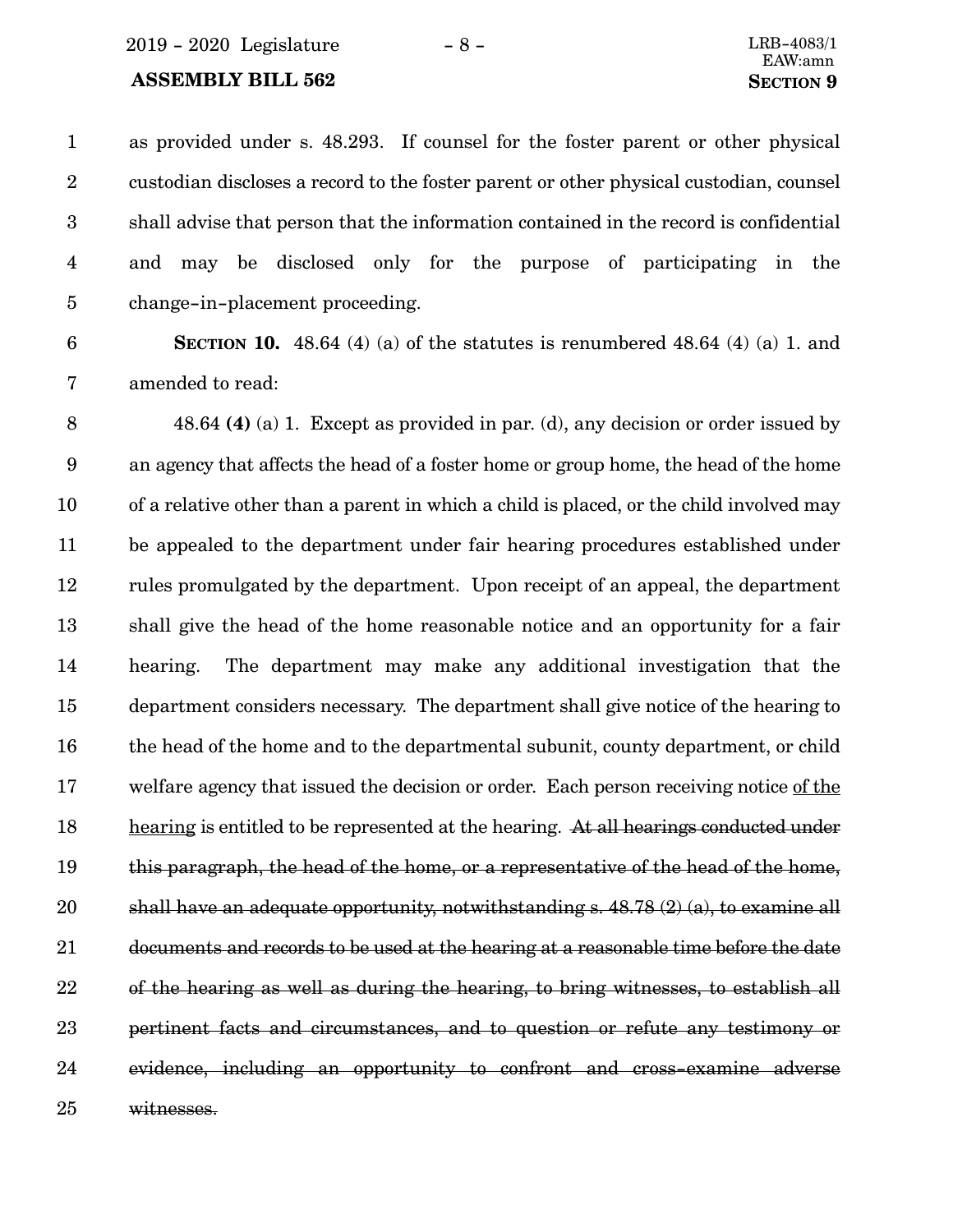3. The department shall grant a continuance for a reasonable period of time when an issue is raised for the first time during a hearing. This requirement may be waived with the consent of the parties. The decision of the department shall be based exclusively on evidence introduced at the hearing. A transcript of testimony and exhibits, or an official report containing the substance of what transpired at the hearing, together with all papers and requests filed in the proceeding, and the findings of the hearing examiner shall constitute the exclusive record for decision by the department. The department shall make the record available at any reasonable time and at an accessible place to the head of the home or his or her representative. Decisions by the department shall specify the reasons for the decision and identify the supporting evidence. No person participating in an agency action being appealed may participate in the final administrative decision on that action. The department shall render its decision as soon as possible after the hearing and shall send a certified copy of its decision to the head of the home and to the departmental subunit, county department, or child welfare agency that issued the decision or order. The decision shall be binding on all parties concerned. 1 2 3 4 5 6 7 8 9 10 11 12 13 14 15 16

17

**SECTION 11.** 48.64 (4) (a) 2. of the statutes is created to read:

48.64 **(4)** (a) 2. The head of a foster or group home or the head of the home of a relative other than a parent who receives notice of intent to remove the child under sub. (1m) and who requests a hearing under subd. 1. is a party to the proceeding under this paragraph and, as a party, shall have the right to be heard, to be represented by counsel, to request an examination or assessment of the child as provided in s. 48.295 by an expert of his or her own choosing, to present evidence relative to the issue of placement, including expert testimony, to confront and cross-examine witnesses, and to make alternative placement recommendations. In 18 19 20 21 22 23 24 25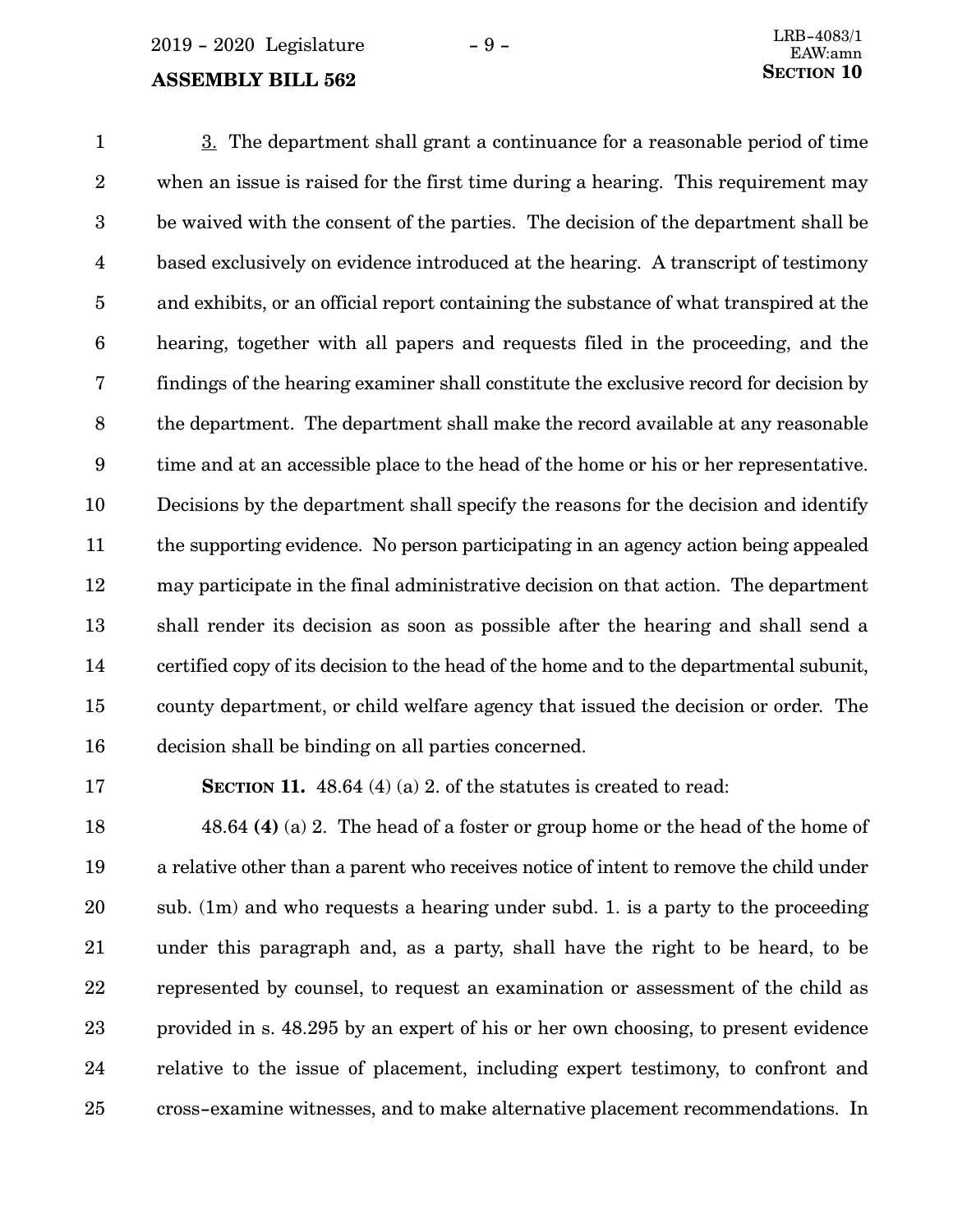2019 - 2020 Legislature - 10 - LRB-4083/1

#### **ASSEMBLY BILL 562 SECTION** 11

addition, counsel for the head of the foster or group home or for the head of the home of the relative other than a parent may inspect and obtain copies of all records relating to the child as provided under s. 48.293. If counsel for the head of the foster or group home or for the head of the home of the relative other than a parent discloses a record to the head of the foster or group home or to the head of the home of the relative other than a parent, counsel shall advise him or her that the information contained in the record is confidential and may be disclosed only for the purpose of participating in the proceeding under this paragraph. 1 2 3 4 5 6 7 8

**SECTION 12.** 48.64 (4) (c) of the statutes is renumbered 48.64 (4) (c) 1. and amended to read: 9 10

48.64 **(4)** (c) 1. Except as provided in par. (d), the circuit court for the county where the dispositional order placing a child in a foster home or group home or in the home of a relative other than a parent was entered or the voluntary agreement under s. 48.63 placing a child in a foster home or group home was made has jurisdiction upon petition of any interested party over the child who is placed in the foster home, group home, or home of the relative. The 11 12 13 14 15 16

2. Subject to subd. 3., the circuit court may call a hearing, at which the head of the home and the supervising agency under sub. (2) shall be present, for the purpose of reviewing any decision or order of that agency involving the placement and care of the child. If the child has been placed in a foster home or in the home of a relative other than a parent, the foster parent or relative may present relevant evidence at the hearing. 17 18 19 20 21 22

4. The petitioner has the burden of proving by clear and convincing evidence that the decision or order issued by the agency is not in the best interests of the child. **SECTION 13.** 48.64 (4) (c) 3. of the statutes is created to read: 23 24 25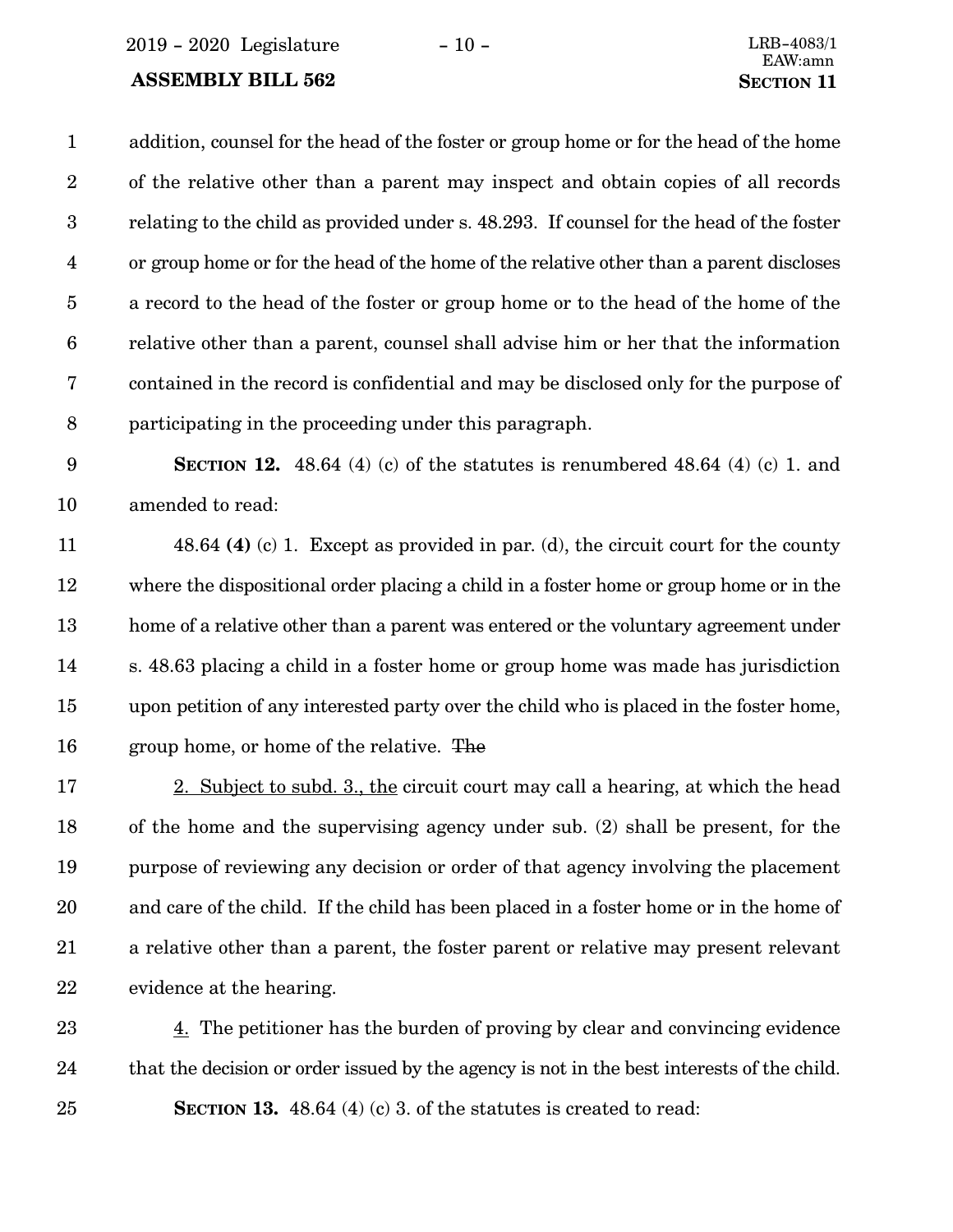48.64 **(4)** (c) 3. If the head of a foster or group home or the head of the home of a relative other than a parent who receives notice of intent to remove the child under sub. (1m) petitions for a hearing under this paragraph, the circuit court shall call a hearing, at which the head of the foster or group home, or the head of the home of the relative other than a parent, and the supervising agency under sub. (2) shall be present, for the purpose of reviewing the decision to remove the child from the home. The head of the foster or group home or the head of the home of the relative other than a parent is a party to the proceeding under this paragraph and, as a party, has the right to be heard, to be represented by counsel, to request an examination or assessment of the child as provided in s. 48.295 by an expert of his or her own choosing, to present evidence relative to the issue of placement, including expert testimony, to confront and cross-examine witnesses, and to make alternative placement recommendations. In addition, counsel for the head of the foster or group home or for the head of the home of the relative other than a parent may inspect and obtain copies of all records relating to the child as provided under s. 48.293. If counsel for the head of the foster or group home or for the head of the home of the relative other than a parent discloses a record to the head of the foster or group home or to the head of the home of the relative other than a parent, counsel shall advise him or her that the information contained in the record is confidential and may be disclosed only for the purpose of participating in the proceeding under this paragraph. 1 2 3 4 5 6 7 8 9 10 11 12 13 14 15 16 17 18 19 20

21

**SECTION 14.** 48.78 (2) (a) of the statutes is amended to read:

48.78 **(2)** (a) No agency may make available for inspection or disclose the contents of any record kept or information received about an individual who is or was in its care or legal custody, except as provided under sub. (2m) or s. 48.293 (2), 48.371, 48.38 (5) (b) or (d) or (5m) (d), 48.396 (3) (bm) or (c) 1r., 48.432, 48.433, 48.48 (17) (bm), 22 23 24 25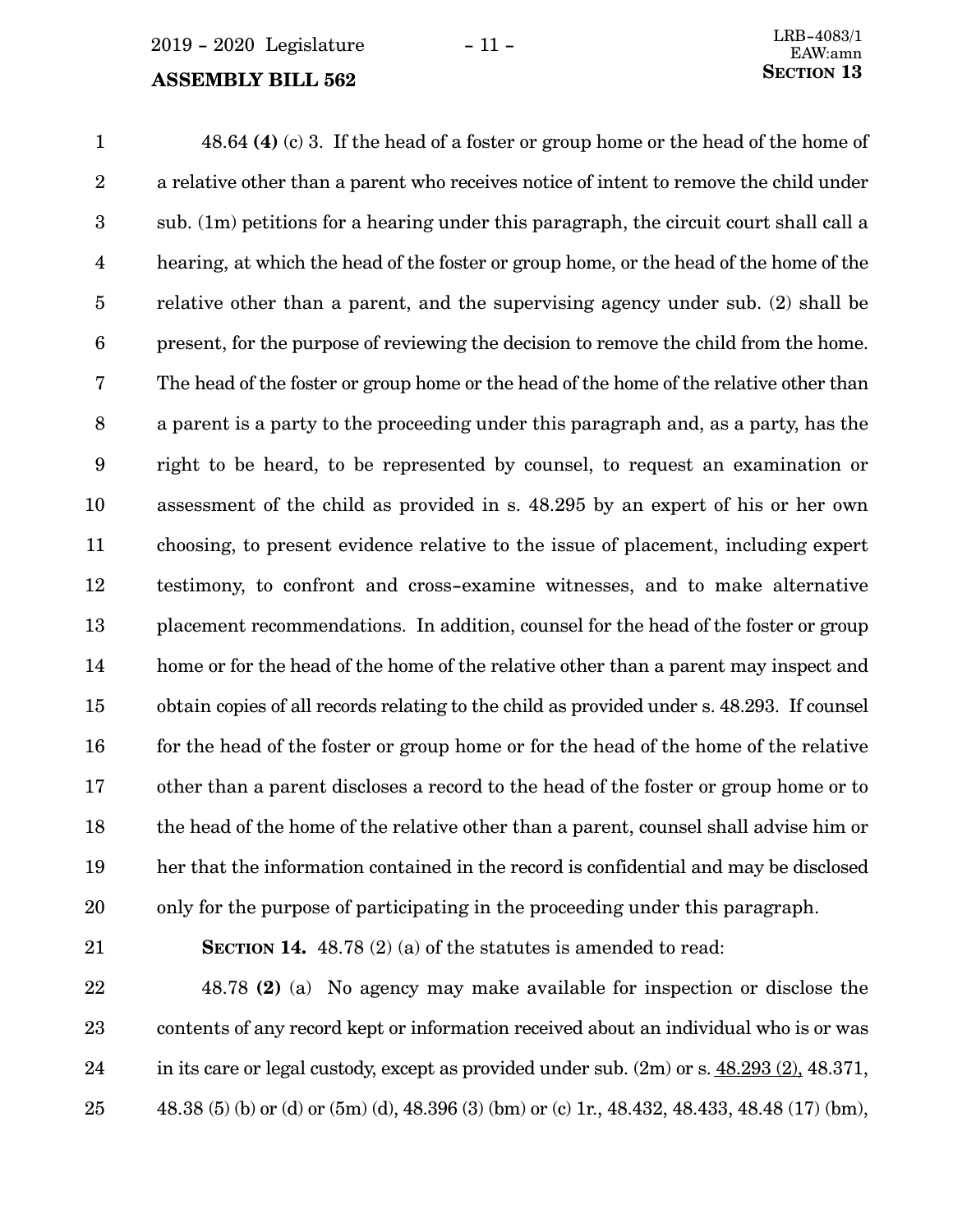2019 - 2020 Legislature - 12 - LRB-4083/1

#### **ASSEMBLY BILL 562 SECTION** 14

48.57 (2m), 48.66 (6), 48.93, 48.981 (7), 938.293 (2), 938.396 (2m) (c) 1r., 938.51, or 938.78 or by order of the court. 1 2

**SECTION 15.** 938.293 (2) of the statutes is amended to read: 3

938.293 **(2)** RECORDS RELATING TO JUVENILE. All records relating to a juvenile which are relevant to the subject matter of a proceeding under this chapter shall be open to inspection by a guardian ad litem or counsel for any party or by counsel for any foster parent or other physical custodian described in s. 938.357 (2r) (b), upon demand and upon presentation of releases where when necessary, at least 48 hours before the proceeding. Persons entitled to inspect the records may obtain copies of the records with the permission of the custodian of the records or with the permission of the court. The court may instruct counsel not to disclose specified items in the materials records to the juvenile or, the parent, or the juvenile's foster parent or other physical custodian described in s. 938.357 (2r) (b) if the court reasonably believes that the disclosure would be harmful to the interests of the juvenile. Section 971.23 shall be applicable in all delinquency proceedings under this chapter, except that the court shall establish the timetable for the disclosures required under s. 971.23 (1), (2m), (8), and (9). 4 5 6 7 8 9 10 11 12 13 14 15 16 17

**SECTION 16.** 938.295 (1) (b) of the statutes is amended to read: 18

938.295 **(1)** (b) The court shall hear any objections by the juvenile and the juvenile's parents, guardian, or legal custodian or the juvenile's foster parent or other physical custodian described in s. 938.357 (2r) (b) to the request under par. (a) for an examination or assessment before ordering the examination or assessment. 19 20 21 22

**SECTION 17.** 938.295 (3) of the statutes is amended to read: 23

938.295 **(3)** OBJECTION TO A PARTICULAR PROFESSIONAL. If the juvenile or, a parent, or the juvenile's foster parent or other physical custodian described in s. 24 25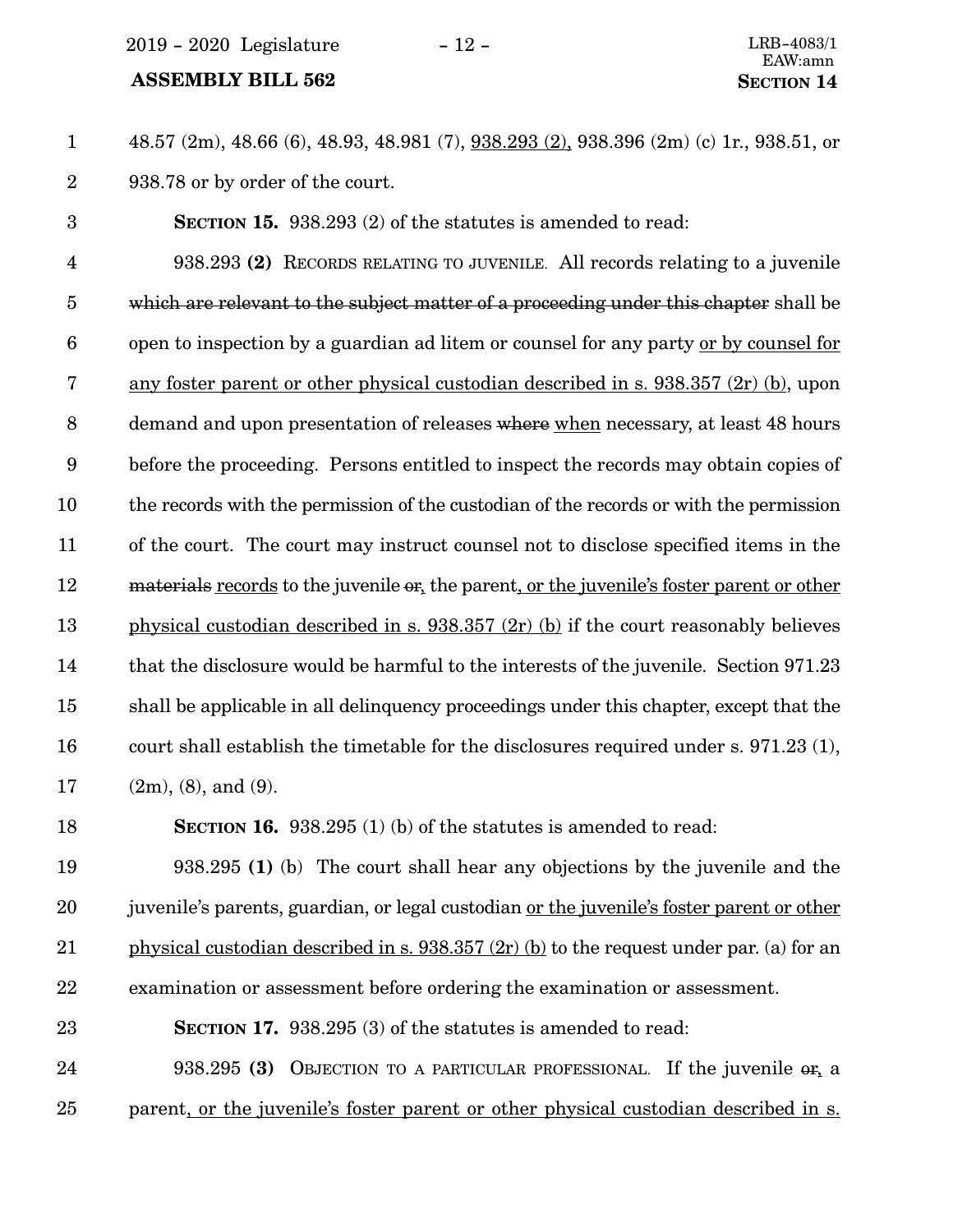$2019 - 2020$  Legislature  $-13 -$ 

## **SECTION 17 SECTION** 17

938.357 (2r) (b) objects to a particular physician, psychiatrist, licensed psychologist, or other expert, the court shall appoint a different physician, psychiatrist, psychologist, or other expert. 1 2 3

**SECTION 18.** 938.357 (2r) of the statutes is renumbered 938.357 (2r) (a) and amended to read: 4 5

938.357 **(2r)** (a) If a hearing is held under sub. (1) (am) 2. or (2m) (b) 1. and the change in placement would remove a juvenile from a foster home or other placement with a physical custodian described in s. 48.62 (2) in which the juvenile has been placed for less than 6 months, the court shall give the foster parent or other physical custodian a right to be heard at the hearing by permitting the foster parent or other physical custodian to make a written or oral statement during the hearing or to submit a written statement prior to the hearing relating to the juvenile and the requested change in placement. A foster parent or other physical custodian who receives notice of a hearing under sub. (1) (am) 1. or (2m) (b) 2. and a right to be heard under this subsection paragraph does not become a party to the proceeding on which the hearing is held solely on the basis of receiving that notice and right to be heard. 6 7 8 9 10 11 12 13 14 15 16

17

**SECTION 19.** 938.357 (2r) (b) of the statutes is created to read:

938.357 **(2r)** (b) If a hearing is held under sub. (1) (am) 2. or (2m) (b) 1. and the change in placement would remove a juvenile from a foster home or other placement with a physical custodian described in s. 48.62 (2) in which the juvenile has been placed for 6 months or more, the foster parent or other physical custodian shall become a party to the proceeding and, as a party, shall have the right to be heard as described in par. (a), to be represented by counsel, to request an examination or assessment of the juvenile under s. 938.295 by an expert of the foster parent's or other physical custodian's own choosing, to present evidence relative to the issue of 18 19 20 21 22 23 24 25